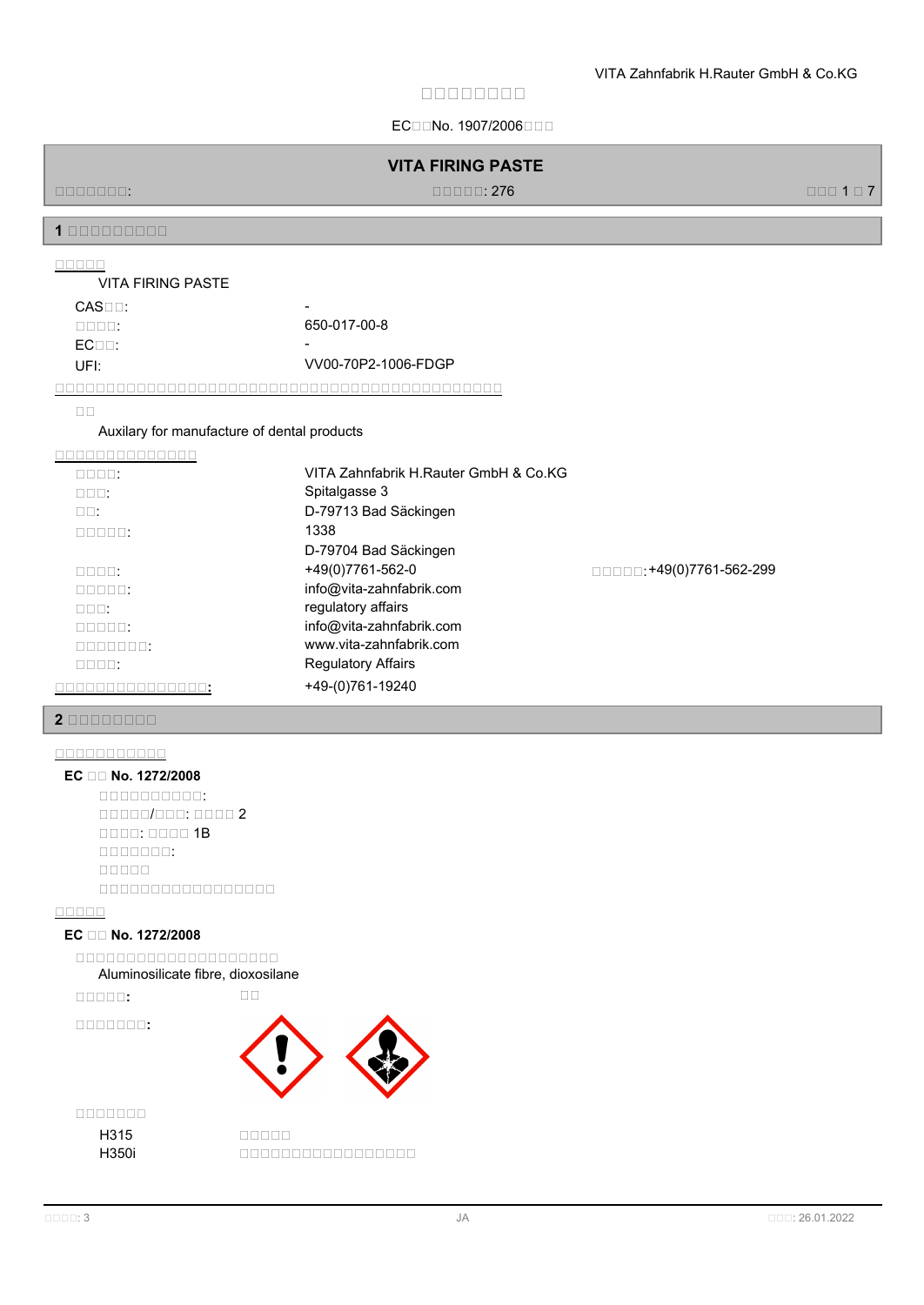#### ECIENo. 1907/2006

| <b>VITA FIRING PASTE</b>                                   |                                |                                                                |  |
|------------------------------------------------------------|--------------------------------|----------------------------------------------------------------|--|
| 0000000:                                                   | $\Box \Box \Box \Box \Box$ 276 | $\Box$ $\Box$ $\Box$ $\Box$ $\Box$ $\Box$ $\Box$ $\Box$ $\Box$ |  |
| nnnnn<br>P <sub>202</sub><br>P <sub>280</sub><br>P362+P364 | 10000000000000000000000        |                                                                |  |
| P405                                                       | nnnnnnnnnn                     |                                                                |  |

#### **3 安安安安安安安安**

#### **安安安**

#### **安安安安安安**

| <b>CAS</b>  |                                     | n n         |
|-------------|-------------------------------------|-------------|
|             | lghs ⊡⊟                             |             |
| 142844-00-6 | Aluminosilicate fibre, dioxosilane  | $20 - 25\%$ |
|             | Carc. 1B, Skin Irrit. 2; H350i H315 |             |

# HOOOEUHOOOOO: 16DOOOOOOOOOO

#### **4 安安安安**

#### **安安安安安安安安安安**

#### **安安安安**

規規規規規規規規規規規規規規規規規規規規規規規規規規規規規規規規規規規規

#### **安安安安安安安**

規規規規規規規規規規規.

#### **安安安安安安安安安**

規規規規規規規規規規規. 規規規規規規規規規規規規規規規規規規規規規規規規規規規規規.

#### **安安安安安安安安**

規規規規規規規規規規規規規規規規規規規規規規規規規規規規規規. 規規規規規規規規規規規規規規規規規.

#### **安安安**

規規規規規規規規規規規規規規規規規規規規.

# **安安安安安安安安安安安安安安安安安安安安安**

規規規規規規規.

# **安安安安安安安安安安安安安安安安安**

規規規規規規規規規規規規規

#### **5 BBBBBB**

# **安安安**

**安安安安安安**

規規規規規規規規規規規規規規規規規規規規規規規.

#### **安安安安安安安安安安安安安安安安**

規規規規規規規 規

# **安安安安安安安安安安安安安**

規規規規規規規規規規規規規規規規規規規規規規 規規規規規規

#### **安安安安安**

規規/規規/規規規規規規規規規規規規規規規規規規規.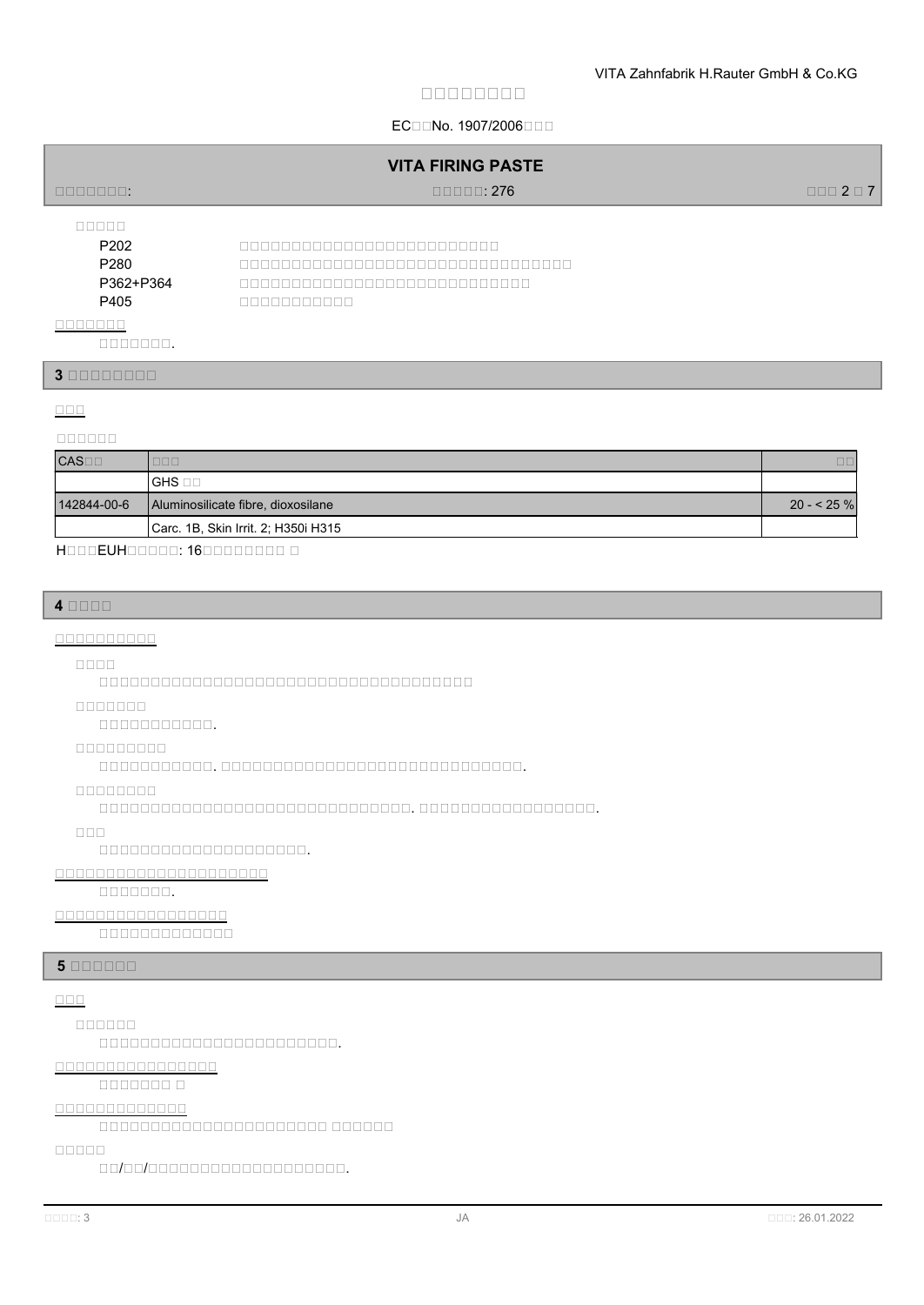#### ECIENo. 1907/2006

# **VITA FIRING PASTE**

規規規規規規規: 規規規規規: 276 規規規 3 規 7

**6 安安安安安安**

**安安安安安安安安安安安安安安安安安安安安安安**

#### **安安安安安安安安**

BEEREREN EN POLITIES HAND AN DESTINATION AN ESTENDADO EN PRODUCTO EN ENGAN DE EN ENGAN DE EN ENGAN DEL EN ENGA<br>DE ENGAN EN ENGAN DE ENGAN DE ENGAN DE ENGAN DE ENGAN DEL ENGAN DE ENGAN DEL ENGAN DE ENGAN DEL ENGAN DEL ENGA

#### **安安安安安安安安安安**

規規規規規規規規規規規規規規規規.

#### **安安安安安安安安安安安安安安**

**安安安安安安安安安安**

規規規規規規規規規規. 規規規規規規規規規規規規規規規規規規規規規規規規規規規規規.

#### **安安安安安安安安安安**

規規規規規: 規規規規 規 7 規規規規規規: 規規規規 規 8 規規規規規: 規規規規 規 13

#### **7 安安安安安安安安安安安**

#### **安安安安安安安安安安安安安**

**安安安安安安安安安安**

規規規規規規規規規規規規規規規規規規規規規規規規規規規規規規規規規規規規規規規. 規規規規規規規規規規. 規規規規規規規規規規規規

# **安安安安安安安安安安安安安安安安安安**

規規規規規規規規規規規規規規規.

#### **安安安安安安安安安安安安安安安安**

規規規規規規規規規規規規規規規規規規規規規規規規 規規規規規規規規規規規規規規規規規規規規規規規規 規規規規規規規規規規規規規規規規 規規規規規規規規規規規規規規規規規規規規規規. 規規規規規規規規規規規規規規規規規規規規規規規.

# **安安安安安安安安安安安安安**

**安安安安安安安安**

規規規規規規規規規規規規規規規. 規規規規規規規規規規規. 規規規規規規規規規規規規規規規規規規規規規規規規規. 規規規規規規規規規規 規規規規規規規規規規規規規規規

# **安安安安安安安安安安安安**

規規規規規規規規規規規規規規.

#### **8 安安安安安安安安安安安**

#### **安安安安安安安安**

#### **安安安安**





#### **安安安安安安安安**

規規規規規規規規規規規規規規規規規規規規規規規規規規規規規規規規規規規規規規規. 規規/規/規規/規規規規規規規規規規規規規規.

#### **安安安安安安安**

#### **安/安安安安安安安**

規規規規/規規規規規規規規規規.

#### **安安安安安**

規規規規規規規規規規規規規4規規規規規規規規規CE規規規規規規規規規規規規規規規規規規規規規規規規規規規規規規. 規規規規規規規規 規規規規規規規規規規規規規規規規規規規規規規規規規規規規規規規規規規規規規規. 規規規規規規規規規規規規規規規規規規規規規規規規規規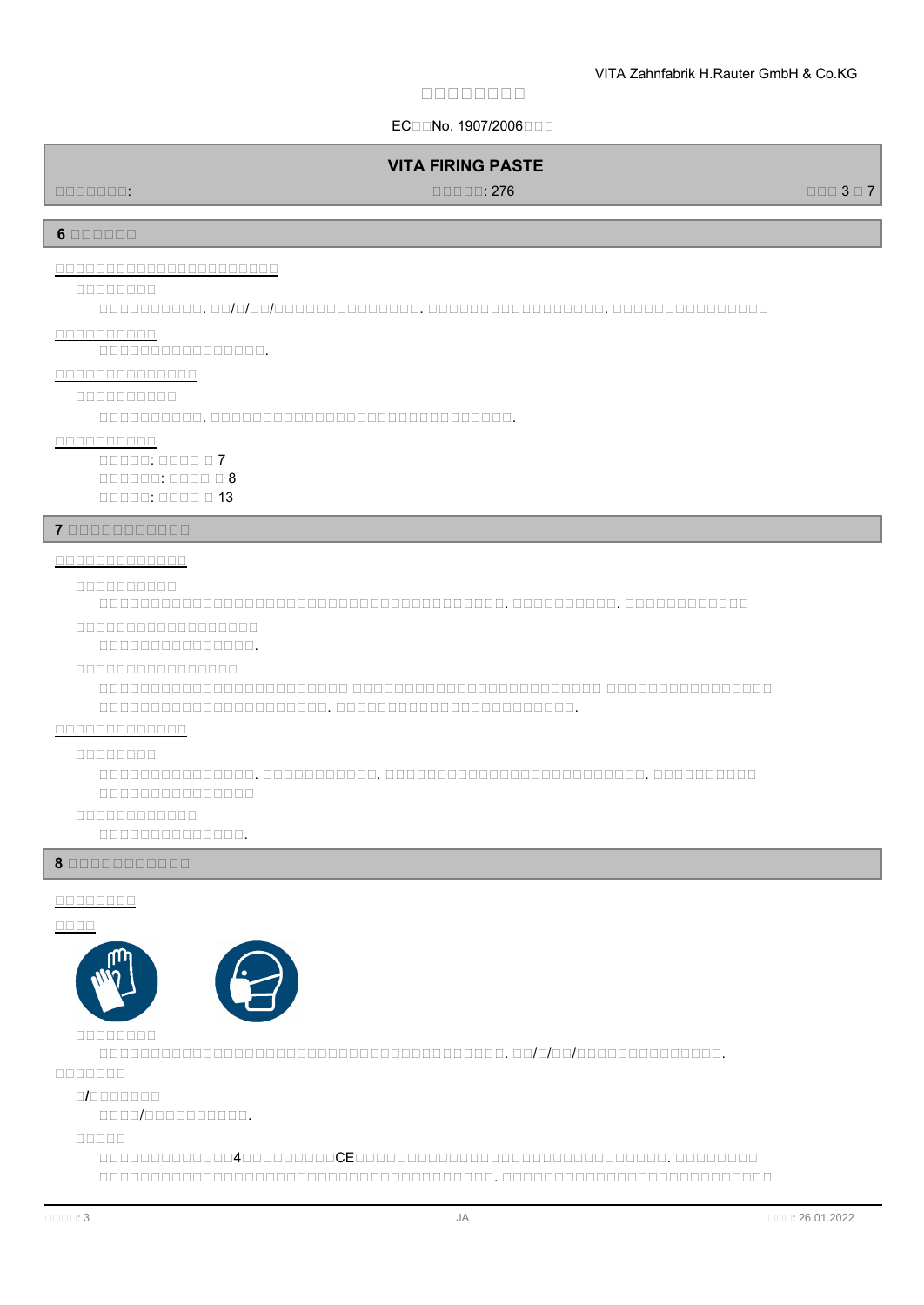# ECIENo. 1907/2006日目目

| 0000000:                                                                                                                          | <b>VITA FIRING PASTE</b><br>$\Box$ $\Box$ $\Box$ $\Box$ : 276 | $\Box \Box \Box 4 \Box 7$ |
|-----------------------------------------------------------------------------------------------------------------------------------|---------------------------------------------------------------|---------------------------|
| 0000000                                                                                                                           |                                                               |                           |
| 90000000000                                                                                                                       |                                                               |                           |
| 0000000000000<br>$\Box \Box \Box \Box \Box$<br>$\square$ :<br>$\square \square$ :                                                 | $\square$<br>$\square$                                        |                           |
| $\Box\Box/\Box\Box\Box\Box:$<br>00000000000000:                                                                                   | 1752 °C<br>?                                                  |                           |
| $\square \,\square \,\square$<br>$\Box \Box \Box$<br>$\Box \Box / \Box \Box \Box$<br>$\square \square$ :<br>$\Box \Box \Box \Box$ | $\overline{\phantom{0}}$<br>00000000<br>$\Box \Box \Box$      |                           |
| 000000000000: 000000000<br>$\Box\Box\Box\Box\,.$<br>$\Box\Box\Box\Box\ .$<br>888888                                               | 00000000<br>$000000000$                                       |                           |
| $\square$ $\square$ :<br>$\square \ \square$<br>$\Box\Box\Box\Box\,$                                                              | 00000000<br>$\square \, \square \, \square$<br>00000000       |                           |
| $\Box H \Box$ :<br>$\square \, \square \, \square$<br>000000000<br>00000000                                                       | 00000000<br>$\Box$ $\Box$ $\Box$                              |                           |
| $n$ -000000/00000:<br>$\square \, \square \, \square$                                                                             | 00000000<br><= 1100 hPa                                       |                           |

# ( $\Box$  50 °C)  $\Box$ : 2,5-2,72 g/cm $^{3}$

規規規規規規: 規規規規規規規規

# **安安安安安安**

| 8 8 8 8 8 8 8 8 8 8 8 8 8 8 8 8 |          |
|---------------------------------|----------|
| 000C                            |          |
| 000000000                       |          |
| 88888888                        |          |
| $\Box \Box \Box \Box \Box$      | 50 %     |
| $\square\square\square\square$  | 00000000 |
|                                 |          |

# 規規規規: 規規規規規規規規

# **10 安安安安安安安安**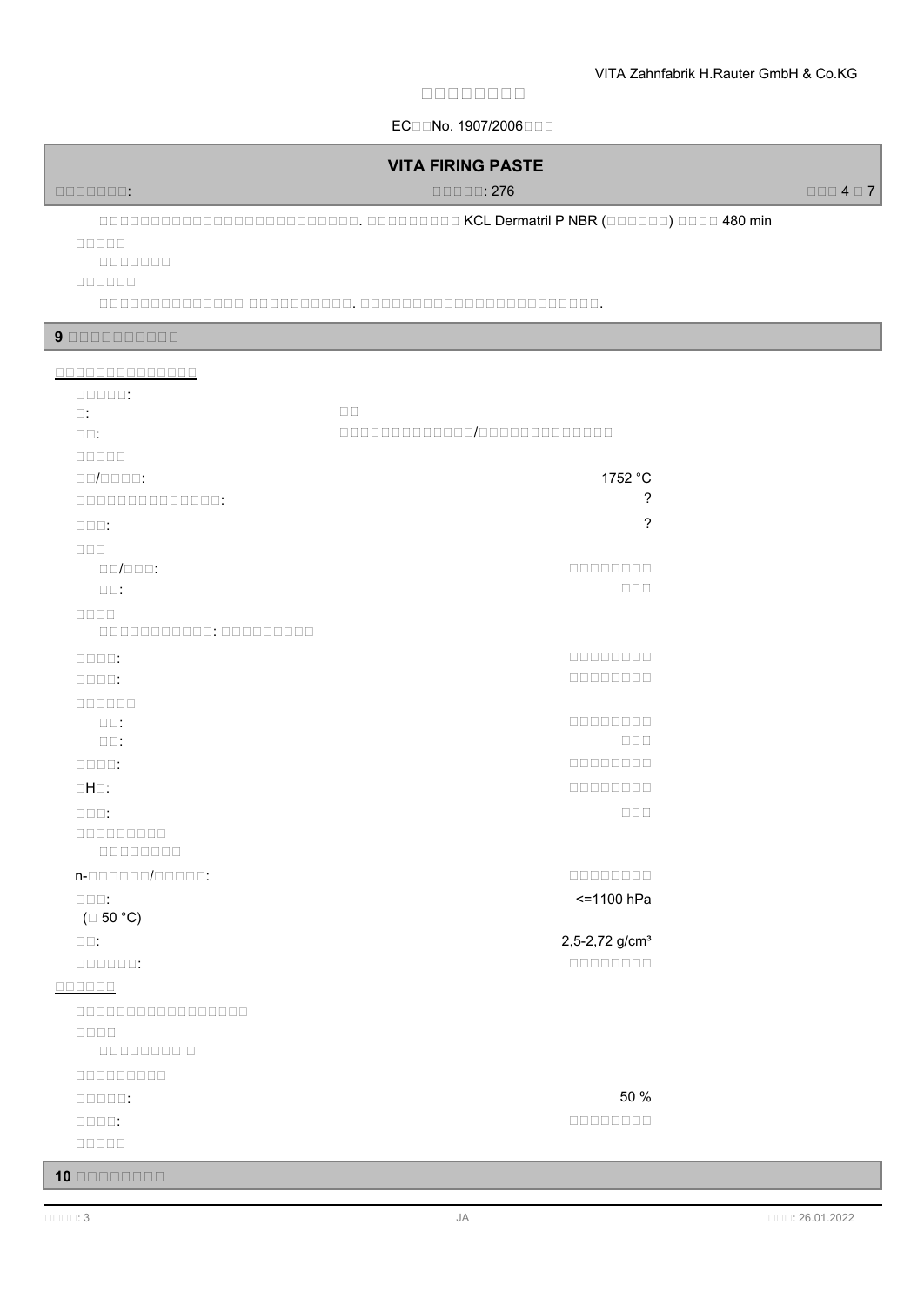#### ECIENo. 1907/2006

# **VITA FIRING PASTE** 規規規規規規規: 規規規規規: 276 規規規 5 規 7 規規規規規規規規規規規規規規規規規規規規規規規規規規規 **安安安安安安** 規規規規規規規規規規規規規規規規規規規規規

**安安安安安安安安安安安**

規規規規規規規規規規規規

**安安安安安安安**

規規規規規規規規規規規規規/規規規規規規規規規規規規規

#### **安安安安安**

**安安安**

規規規規規規規.

**安安安安安安安安安安安安安**

 $100000000000000000$ 

# **11 安安安安安**

#### **安安安安**

#### **安安安安**

規規規規規規規規規規規規規規規規規規規規規規規規規規規

**安安安安安安安安**

規規規規規

規規規規規規規規規規規/規規規規: 規規規規規規規規規規規規規規規規規規規規規規規規規規規

#### **安安安安安**

規規規規規規規規規規規規規規規規規規規規規規規規規規規

**安安安安安安安安安安/安安安安/安安安安安安**

規規規規規規規規規規規規規規規規規 (Aluminosilicate fibre, dioxosilane)

規規規規規規規規: 規規規規規規規規規規規規規規規規規規規規規規規規規規規

規規規規: 規規規規規規規規規規規規規規規規規規規規規規規規規規規

**安安安安安安安安安安安安安安**

規規規規規規規規規規規規規規規規規規規規規規規規規規規

#### **安安安安安安安安安安安安安安**

規規規規規規規規規規規規規規規規規規規規規規規規規規規

**安安安安安安安安安**

規規規規規規規規規規規規規規規規規規規規規規規規規規規

**安安安安安安安安安安安安安安安安安安安安安**

adaadaECaaNo 1272/2008 [CLP]adaadaadaadaadaadaada. aadaadaadaa!

#### **12 安安安安安安**

# **女子**

規規規規規規規規規規規: 規規規規規

# **安安安安安安安**

規規規規規規規規規規規規規規.

# **安安安安安**

規規規規規規規規規規規規規規.

# **安安安安安安安**

規規規規規規規規規規規規規規.

# **安安安安安安安安安**

規規規規規規規.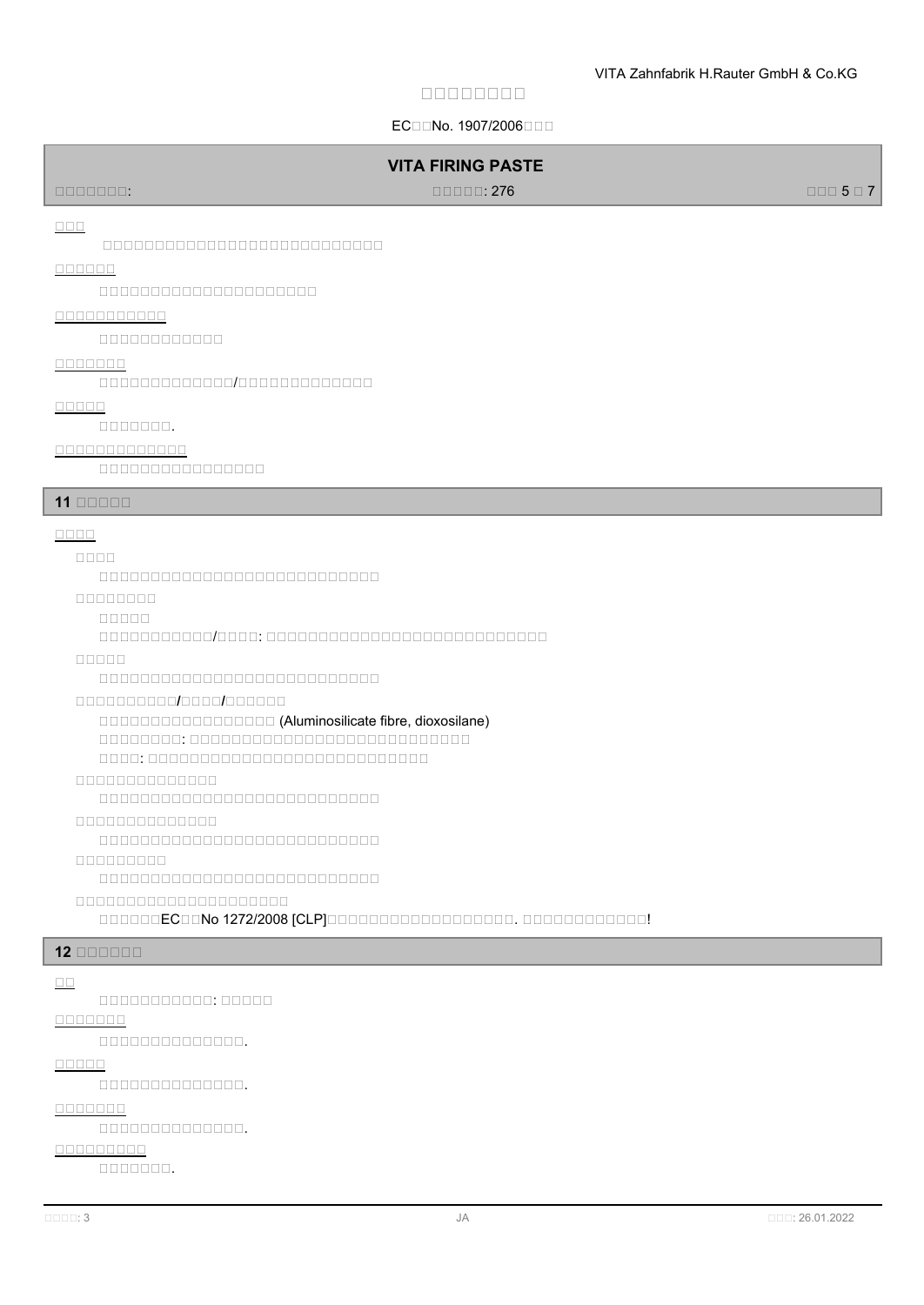#### ECIENo. 1907/2006日目

#### 規規規規規規規: 規規規規規: 276 規規規 6 規 7

**VITA FIRING PASTE**

#### **安安安安安**

規規規規規規規規規規規規規

# **13 安安安安安安**

#### **安安安安安安安**

**安安安安安**

規規規規規規規規規規規規規規規規規規規規規. 規規規規規規規規規規規規規規規規規規規

#### **安安安安安安**

規規2008/98/EC規規規規規規規規規規規規規規規規規規 規規規規規規規規規規規規規規規規規規規規規規規. 規規規規規規規規規規規規規規 規規規規規規規規規規規規規規規規規規規規規規!

#### **14 安安安安安安**

#### **BBBC** (IMDG)

**UN**BERSIDEN: No dangerous good in sense of this transport regulation.

**COLOGATE:** No dangerous good in sense of this transport regulation.

**THE SEST OF STATE SETS SET SETS SET SERVIS SERVIS SERVIS SERVIS SERVIS SERVIS SERVIS SERVIS SERVIS SERVIS SERVIS** 

**COLOGATE:** No dangerous good in sense of this transport regulation.

# **安安 (ICAO-TI/IATA-DGR)**

**UN**BERSIDEN: No dangerous good in sense of this transport regulation.

**COLOGATE:** No dangerous good in sense of this transport regulation.

**安安安安安安安安安安安安安安:** No dangerous good in sense of this transport regulation.

# **THE STREPT STREPT STREPT STREPT STREPT STREPT STREPT STREPT STREPT STREPT STREPT STREPT STREPT STREPT STREPT ST**

**安安安安安安安**

規規規規規規規規: 規規規

**安安安安安安安安安安安安安安**

規規規規規規規.

#### **MARPOL 73/78 GOODD II GOO IBC Code GOODDOODDOO**

規規規

#### **15 RADA**

**安安安安安安安安安安安安安安安安安安安安安安安安安安安安/安安**

|     | . . |   | . . |
|-----|-----|---|-----|
| . . | .   | . |     |

規規規規:

規規規規規規規規規規規規規規規: 3 - 規規規規規規規規規

規規規規規規規規規規規規規規規 規規規規規規規規規規規規規規規規規規規規規

#### **16 REBERIER**

**安安安安安安安安安**

ADR: Accord européen sur le transport des marchandises dangereuses par Route (European Agreement concerning the International Carriage of Dangerous Goods by Road) IMDG: International Maritime Code for Dangerous Goods IATA: International Air Transport Association GHS: Globally Harmonized System of Classification and Labelling of Chemicals EINECS: European Inventory of Existing Commercial Chemical Substances ELINCS: European List of Notified Chemical Substances CAS: Chemical Abstracts Service